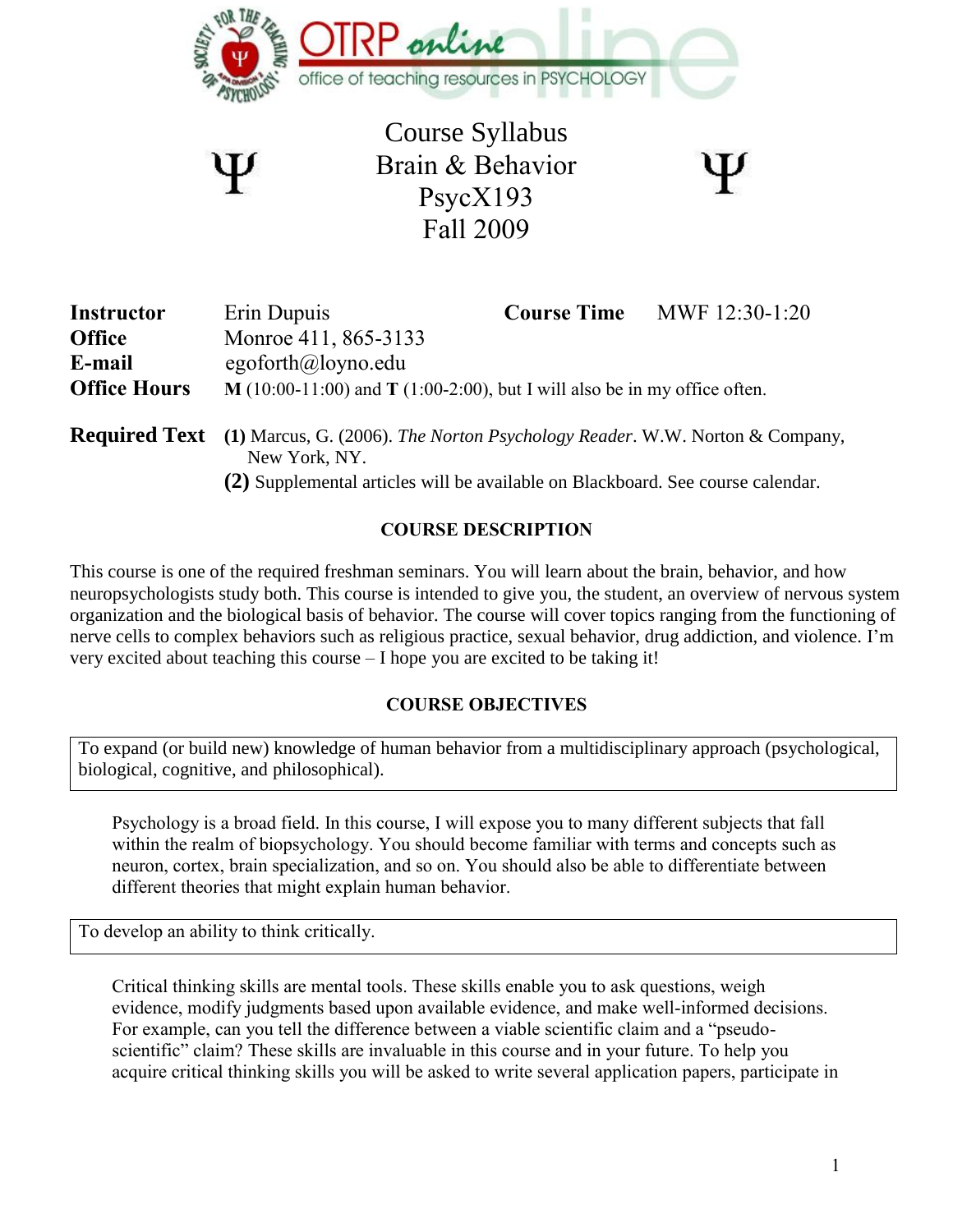class discussions, and engage in self-reflection. By the end of the semester, you should be able to evaluate research, analyze assumptions and biases, and consider alternative interpretations.

To engage you in your own personal development and discovery of the personal relevance of psychology.

It is my hope that this course will help you develop an understanding and appreciation of what psychology can do for you in various aspects of your life. Perhaps you will look at the world in a new light and begin to ask new questions about human behavior. I expect that you each will respect the opinions of others in this class and I hope that you will gain a broader respect for opinions that differ from your own.

# **Class Expectations**

### **Attendance:**

A large part of the learning in this course comes from participating in class discussions and activities. You should notify me if you are going to miss class for an extended period of time (i.e. family emergency, athletics). If you miss a class be sure to get the notes and any materials from a fellow student and check in with me. **Missing more than 3 classes will drop your grade a letter point** (i.e.,  $4 = B + 5 = B$ ,  $6 = B - 5$ , etc...). Given the content and expectations of this course, I will not be comfortable give a passing grade to a student who misses more than 12 classes.

## **Cheating and Plagiarism:**

I don't expect that you will cheat. Cheating only hurts you in the long run and can result in serious consequences. Any violation of academic ethics (cheating, plagiarism, etc…) will result in an F for the assigned topic and possibly the course. Notification will be sent to the department and possibly to the Dean's office. The University has posted a bulletin about academic honesty at:

http://bulletin.loyno.edu/2008undergraduate/academic\_regs/contents.php.

#### **Class Etiquette:**

Although the following guidelines might be obvious, I am putting them in writing in order to better facilitate a beneficial environment for all of us.

Please do not use laptops, cellphones, IPODs, etc... Please try your best to be attentive in class. This will make you a better classmates and a more successful student. It is distracting to your fellow classmates (and to my teaching) if you are engaging in texting or online activities.

Be On Time: Please arrive to class on time. Given the short period of time we are able to spend together, I will not be able to repeat material if you do come in late. Occasionally coming in late cannot be helped. If you must come late, please enter the room quietly. After class, make sure that you get the notes you missed from a fellow classmate. Since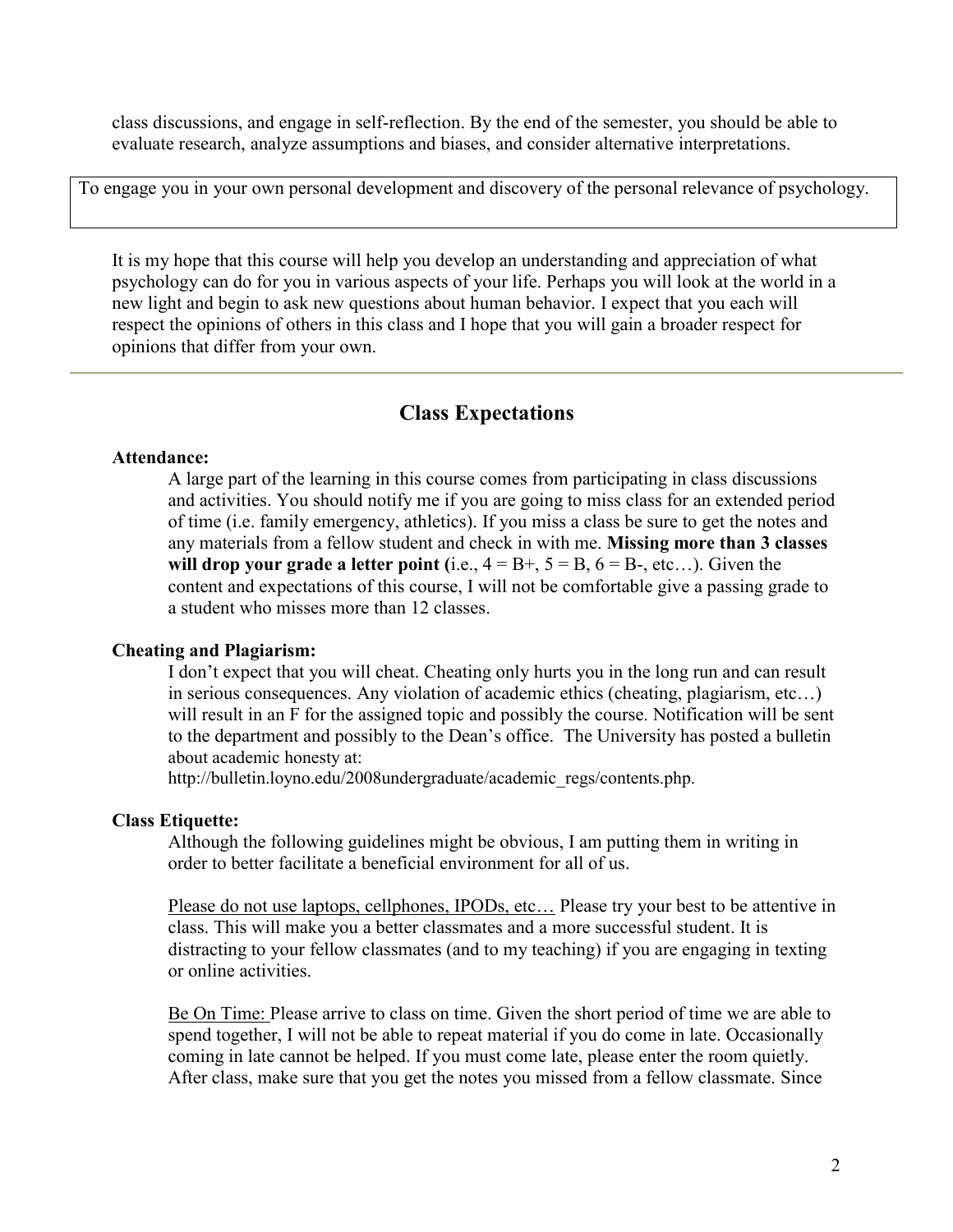being in class is so important to your success, **three late arrivals will be entered as an absence.**

Respect your classmates: You are in a diverse college setting. Often you will find that your fellow students do not share your background or opinions. This is the wonderful thing about college! I will be very disappointed if you show disrespect (i.e., eye rolling, smirking, blatantly teasing) for your fellow students.

#### **Also**:

Come to me if you need help. Successful students are those who are not afraid to ask for help. You will enjoy the material much more if you understand it. Don't wait until it's too late to rectify the problem.

All assignments should be typed; no hand written assignments will be accepted.

|                 | Service Learning/Research Paper    | 100 points            |                             |                     |
|-----------------|------------------------------------|-----------------------|-----------------------------|---------------------|
|                 | <b>Online Quizzes</b>              |                       | 100 points (10 points each) |                     |
|                 | <b>Thought Provoking Questions</b> |                       | 50 points (10 points each)  |                     |
|                 | <b>Class Discussion Leader</b>     | 45 points             |                             |                     |
|                 | <b>Application Papers</b>          |                       | 100 points (50 points each) |                     |
| Participation   |                                    | 30 points             |                             |                     |
|                 | Brain Structure Wiki               | 10 points             |                             |                     |
|                 |                                    |                       |                             |                     |
|                 |                                    | 435 Total Points      |                             |                     |
|                 |                                    |                       |                             |                     |
|                 |                                    | <b>Grading Scale</b>  |                             |                     |
| $A = 405 - 435$ | $B+=378-391$                       | $C_{\pm} = 334 - 347$ | $D == 291-304$              | $F = 260$ and below |
| $A = 392 - 404$ | $B = 361 - 377$                    | $C = 318 - 333$       | $D = 274 - 290$             |                     |
|                 | $B = 348 - 360$                    | $C = 305 - 317$       | $D = 261 - 273$             |                     |

#### **COURSE REQUIREMENTS**

All grades will also be posted on BB. I strongly urge you to sign into Blackboard frequently to check your grade.

- \* Your grade at the end of this course is NOT negotiable.
	- 1. **Service Learning** In this course you will be expected to engage in service learning. This experience is meant to further your understanding of how the brain controls psychological behavior. For example, choosing to work with children might help you understand cognitive development or principles of learning; working with a substance abuse facility might help you better understand addiction. See attached sheet for more information.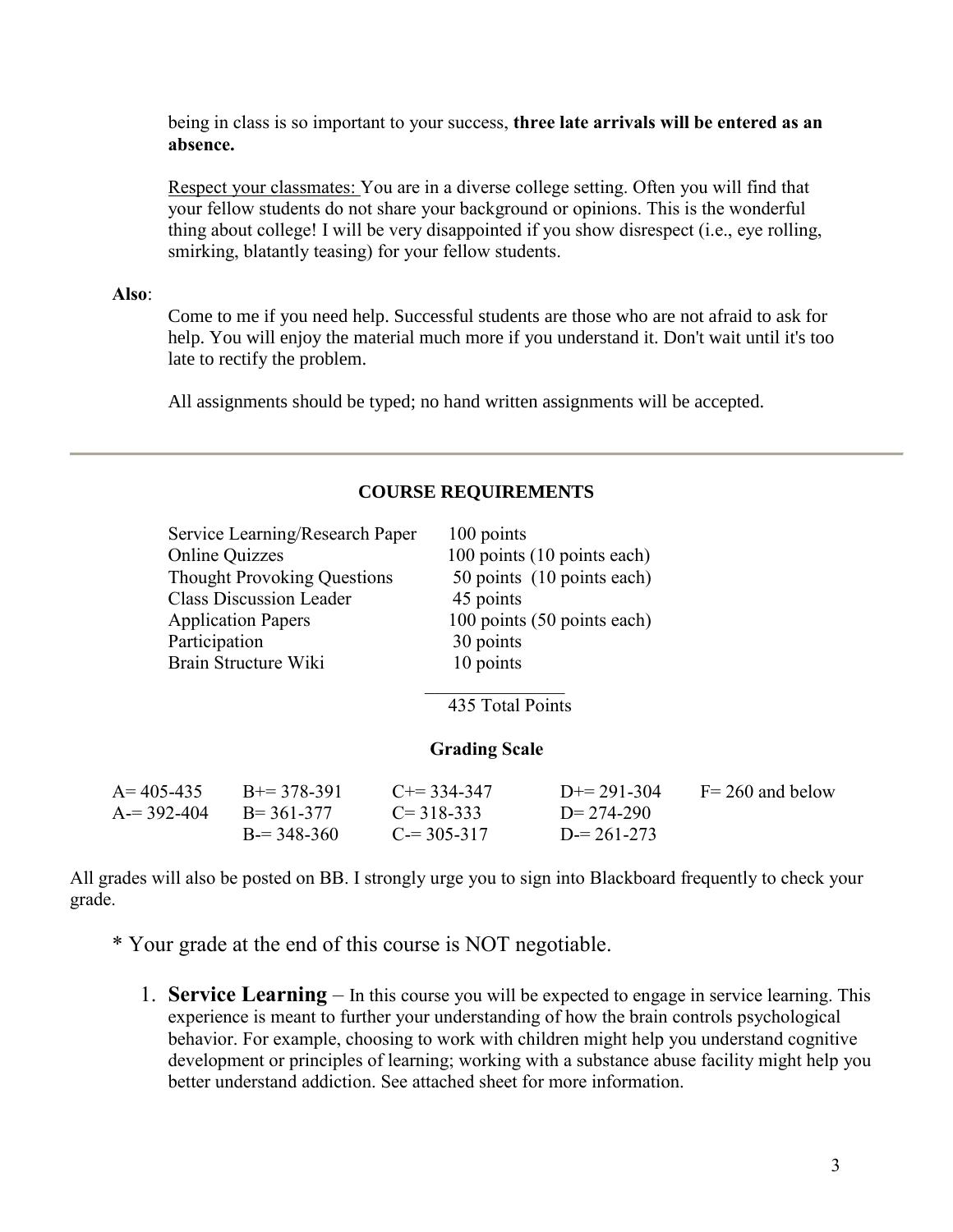- 2. **Service Learning Research Paper** Based upon your SL assignment, you will write a research paper integrating your experiences with outside scholarly articles and books. See attached sheet.
- 3. **Thought Provoking Questions** For each TPQ, you will write a thought provoking question related to the readings. These questions should stimulate further thinking about the topic and should require more than simply a yes/no answer. For example, "Why is the case of Phineas Gage still considered important today? That is, why did the case have such a large impact on our understanding of the brain and how did it influence psychologists' thinking about brain specialization?" Try to think critically about the material we have covered.
	- i. After writing your question, you should post it on the blackboard blog with your own response (5 points).
	- ii. You must also respond to at least one thought provoking question raised by a fellow classmate (5 points). You will be allowed to skip writing a response two times during the semester.
- 4. **Class Discussion Leader** One time during the semester, you will be expected to work with another student to lead a 15-minute class discussion. I will give you a sheet with the pairings – this is a good opportunity to get to know a fellow classmate. You can integrate activities if they are relevant. You may also use PowerPoint to illustrate concepts or show images, but you should not rely solely on PP for your presentation. You should try to think of some questions about the topic/readings that will stimulate discussion from your classmates. You will be graded on several criteria:
	- 1. Knowledge (15 points)
	- 2. Preparation (10 points)
	- 3. Interaction with class (10 points)
	- 4. Clarity in presentation (10 points)
- 5. **Application Paper** You will write two (approximately 1.5-2 pages) application papers throughout the semester. You will be able to choose from any of the course topics that seems particular relevant. Please try to relate the topic to some aspect of your life (or the life of a family member, acquaintance, etc…). Application papers will encourage reflection about the application of psychology and biology to everyday life and the social world. These papers will be graded based upon the following:
	- 1. Relevancy of application to topic (20 points)
	- 2. Use of key terms and concepts (15 points)
	- 3. Grammar/Spelling (10 points)
	- 4. Clarity (5 points)
- 6. **Online Quizzes** Before the beginning of each topic, one class will be lecture format. In a course such as this one, you must understand brain structures and their functions in order to discuss them thoughtfully. You cannot possibly discuss the amygdala, for example, if you don't know what it is or does. In order to evaluate your understanding, after each lecture a quiz will be posted online. This quiz **must be completed by midnight on the day it is posted**.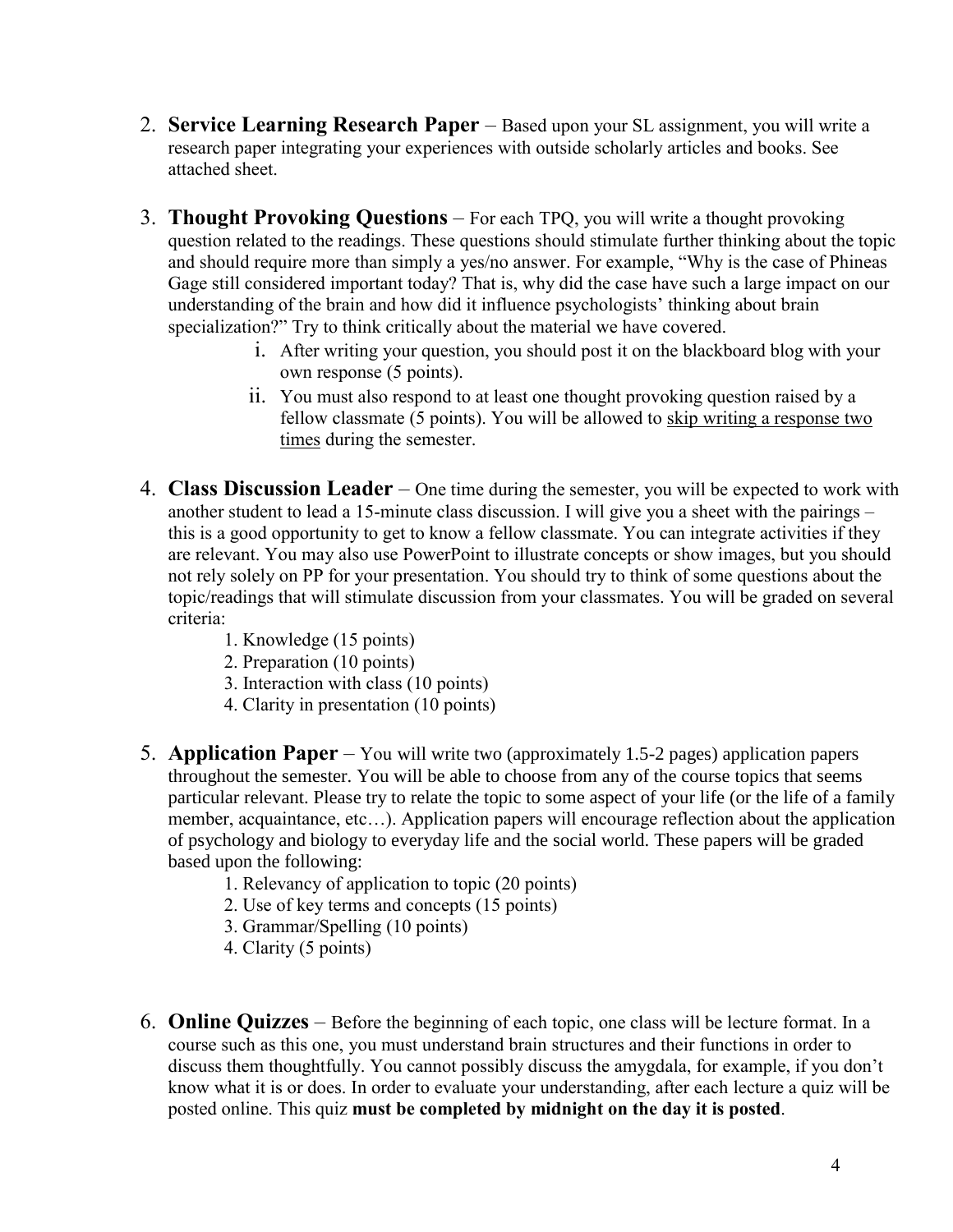- 7. **Participation** Because such a large part of this class will rely on discussion, you will be graded on your participation. If I don't know your name by the end of the third week or so, you can assume that you have not been effectively participating. Further, I may pop quiz you every now and again to check that you have been reading the assignments. You cannot participate effectively if you have not read the articles.
- 8. **Brain Wiki –** There are many interesting parts of the brain and given our unfortunate lack of time, we will not be able to cover all of these structures. I will send around a list of structures and you will sign up to research one structure (i.e., where is it generally, what does it do, how does it affect behavior). You will then post your research on the class wiki. We will then use the wiki as a reference source when we come across a structure we are unsure of.

#### **Late Assignments:**

I will accept late assignments, but they will lose 5 points from the final grade for each day they are late (i.e. 1 day late results in an automatic 95 starting point). However, it is better to turn in a late paper than no paper at all. Papers that are more than 10 days late will automatically start at a 55. Allowing yourself to fall too far behind will hurt you in the long run. Please try to keep up with readings and assignments.

**If you are a student with a documented disability who will require accommodations, you must**  $\bullet$ **register with the Academic Resource Center, Monroe Hall Room 405 (865-2990). They will work with you in developing a plan to address your specific needs. Without documentation from the Counseling Office, I cannot accommodate you.**

#### **Extra Credit Opportunities:**

Extra credit will be limited to 2 points added to your final calculated grade for the semester. I will only award extra credit for attendance at talks that can be related to psychology (I will inform you of the dates of these talks). After listening to these talks, you should write a  $1\frac{1}{2}$  - 2-page paper about the content of the talk and a critique of the talk (i.e. what you did or did not like, how it related to class, critical reactions etc…). Each talk you attend and write a paper about will be worth 1 point with a limit of 2 points. (If you have any suggestions for talks that may be worthwhile, please inform me.)

Research Participation: 1 point per experiment with short written paragraph.

#### **COURSE CALENDAR**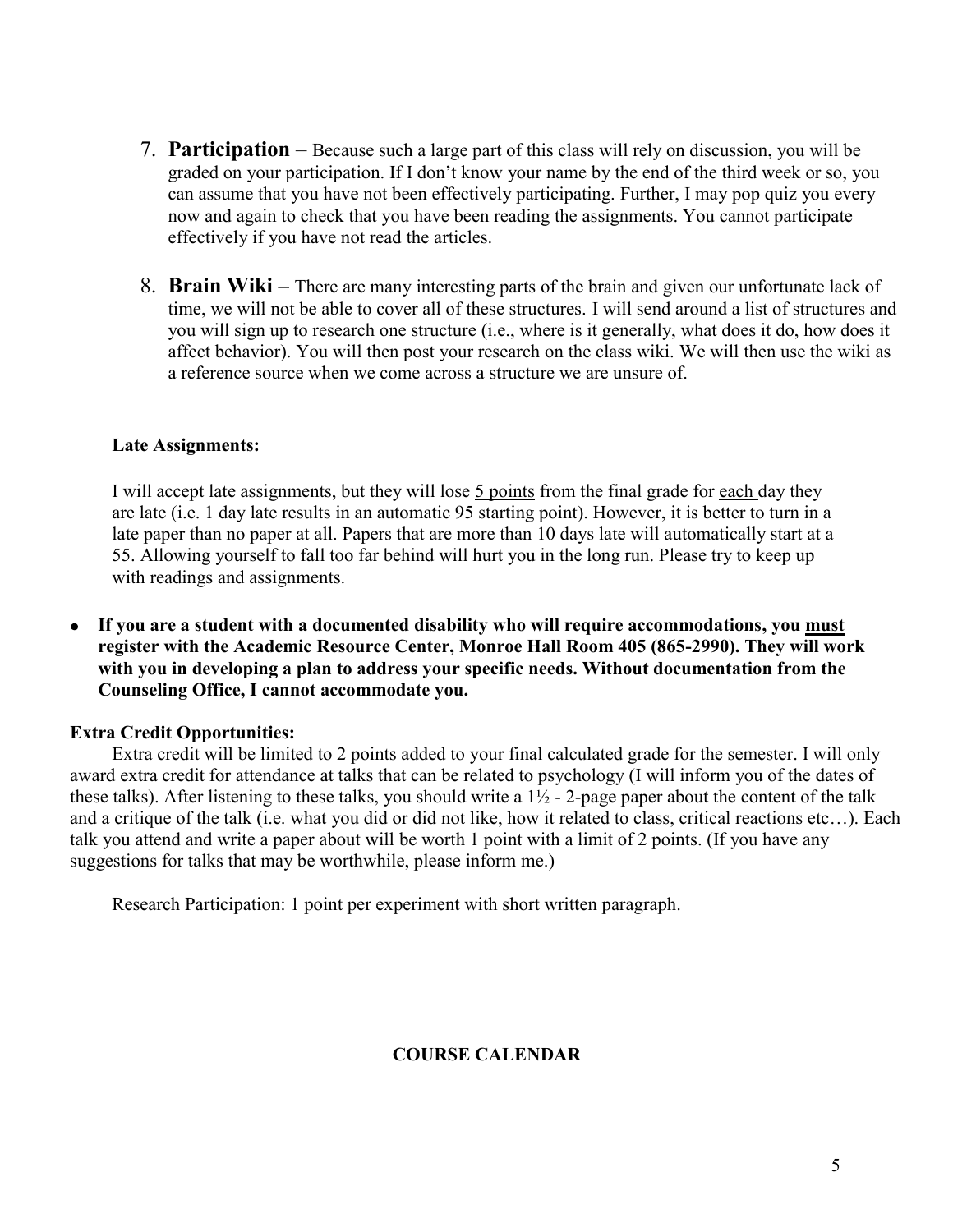| <b>Date</b> | <b>Topic</b>                                     | <b>Reading Due</b>                                                                                                                                   |
|-------------|--------------------------------------------------|------------------------------------------------------------------------------------------------------------------------------------------------------|
| Aug. 31     | Introduction                                     |                                                                                                                                                      |
| Sep. 2      | The Basics: Nervous System                       | Reader: William James 3-11<br><b>Online Quiz 1</b>                                                                                                   |
| Sep. 4      | The Basics: Brain Physiology                     | Reader: Damasio (Descartes' Error) 57-69<br>Reader: Oliver Sacks 70-79<br><b>Online Quiz 2</b>                                                       |
| Sep. 7      | No Classes<br>Labor Day                          |                                                                                                                                                      |
| Sep. 9      | Lateralization & The Split<br><b>Brain</b>       | Wiki Due: Individual Research on Brain<br><b>Structures</b><br>Read: BB One Brain or Two?                                                            |
| Sep. 11     | Video - The Human Body                           | <b>TPO 1 Due</b>                                                                                                                                     |
| Sep. 14     | Importance of Genetics:<br>Nature versus Nurture | Debate in Class: Please read<br>1. Reader 45-56<br>2. Reader: 291-303<br>3. BB What Makes You Who<br>You Are?<br>After Class: Post Arguments on Blog |
| Sep. 16     | Gender<br>Video-Science of the Sexes             | Read BB: Math is Hard Barbie Said<br><b>Read BB:</b> Separating Science from Sterotype                                                               |
| Sep. 18     | <b>Motivation: Drugs and</b><br>Addiction        | Video Pizza/Munchies Night: Reefer Madness<br><b>Online Quiz 3</b>                                                                                   |
| Sep. 21     | <b>Motivation: Drugs and</b><br>Addiction        | Read BB: Stress & Addiction                                                                                                                          |
| Sep. 23     | Video: Drugs in Culture                          | <b>SL ASSIGNMENT IN PLACE</b><br><b>TPQ 2 Due</b>                                                                                                    |
| Sep. 25     | <b>Motivation: Eating</b>                        | <b>Read BB: FMRI Rewards &amp; Obesity</b><br><b>Read BB:</b> Addiction to Food and Rewards<br><b>Online Quiz 4</b>                                  |
| Sep. 28     | $Video$ – The 750 Pound Man                      |                                                                                                                                                      |
| Sep. 30     | <b>Motivation: Reproductive</b><br>Behavior      | <b>Online Quiz 5</b>                                                                                                                                 |
| Oct. 2      | <b>Motivation: Reproductive</b><br>Behavior      | Reader: Angier 255-261<br><b>Read BB:</b> Sexual Orientation & The Brain<br>TPQ 3 Due                                                                |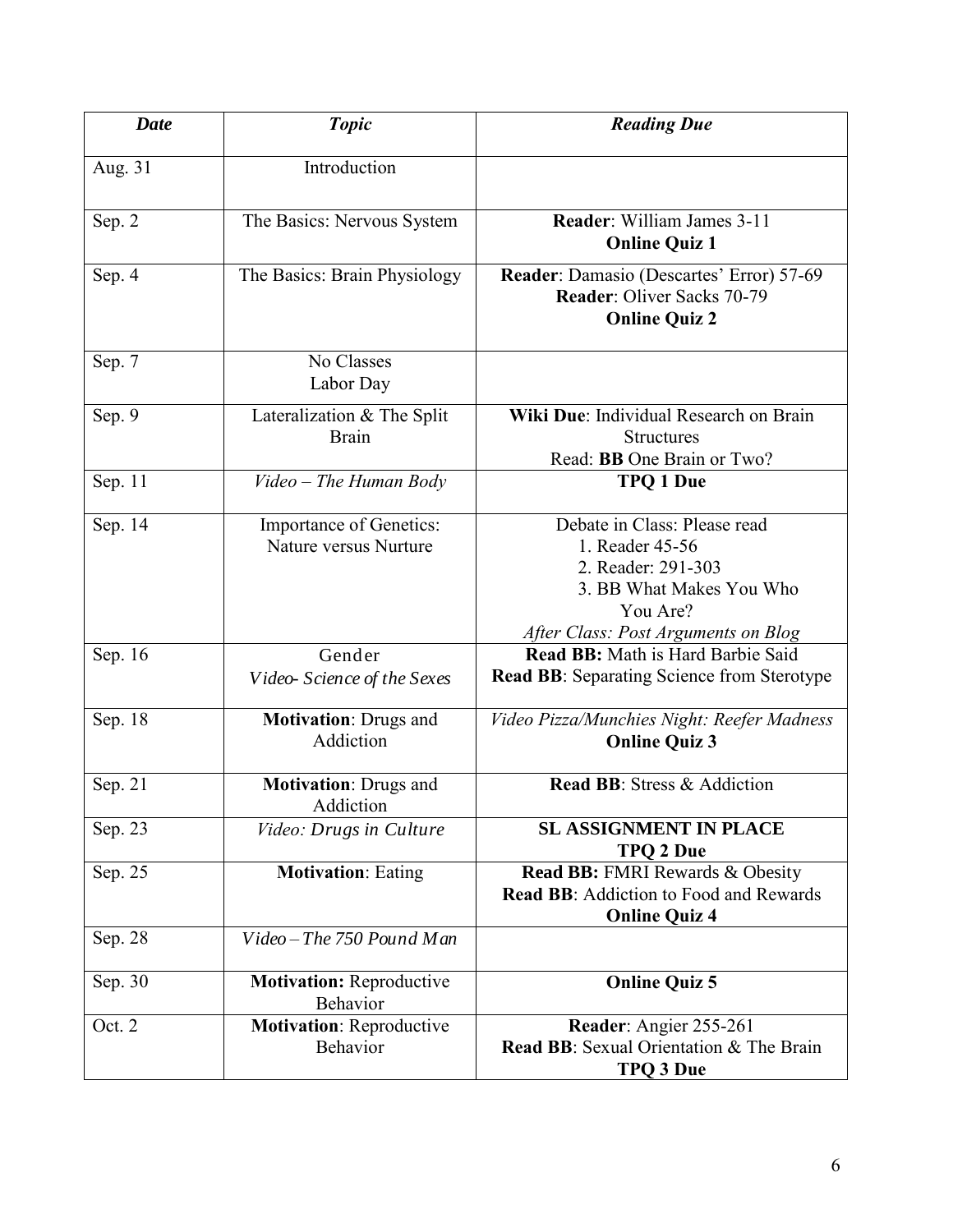| Oct. 5   | Motivation: Emotions &             | Reader: LeDoux p232 - 244                       |
|----------|------------------------------------|-------------------------------------------------|
|          | Health                             | <b>Application 1 Due</b>                        |
| Oct. 7   | <b>Interactions:</b> Hearing &     | Reader: Pinker p.96-107                         |
|          | Language                           |                                                 |
| Oct. 9   | <b>Interactions: Body Senses</b>   | Read BB: Brain and Music Processing             |
|          | <b>Musical Ability</b>             |                                                 |
| Oct. 12  | <b>Complex Behaviors:</b>          | Reader: Watson p.117-128                        |
|          | Learning                           | Reader: Cognitive Development 145-163           |
| Oct. 14  | <b>Complex Behaviors:</b>          | Reader: Schacter p164-176                       |
|          | Memory                             | <b>Online Quiz 6</b>                            |
| Oct. 16  | <b>Complex Behaviors:</b>          |                                                 |
|          | Memory                             |                                                 |
| Oct. 19  | <b>NO CLASSES</b>                  |                                                 |
|          | <b>FALL BREAK</b>                  |                                                 |
| Oct. 21  | <b>Complex Behaviors:</b>          | Reader: Bell Curve P.187-198                    |
|          | Intelligence                       | Reader: Goleman: 199-208                        |
| Oct. 23  | <b>Complex Behaviors:</b>          | <b>Online Quiz 7</b>                            |
|          | Psychological Disorders            |                                                 |
| Oct. 26  | <b>NO CLASSES</b>                  | <b>PLEASE SEE ADVISOR</b>                       |
|          | PSYC ADVISING                      |                                                 |
| Oct. 28  | <b>Complex Behaviors:</b>          | <b>SHOW ME SL HOUR SHEET W/</b>                 |
|          | <b>Psychological Disorders</b>     | <b>SIGNATURES</b>                               |
| Oct. 30  | <b>Complex Behaviors:</b>          | Reader: Autism 358-364                          |
|          | <b>Psychological Disorders</b>     | <b>TPQ 4 Due</b>                                |
| Nov. 2   | <b>Complex Behaviors:</b>          | Reader: Freud 12-16                             |
|          | Consciousness                      | <b>Read BB:</b> Ghost in the Machine            |
| Nov. $4$ | <b>Complex Behaviors: Sleeping</b> | <b>BB Article:</b> Do We Dream in Color?        |
|          |                                    | <b>Online Quiz 8</b>                            |
| Nov. $6$ | <b>Complex Behaviors: Sleeping</b> |                                                 |
|          | Disorders                          |                                                 |
| Nov. 9   | Religious Behavior                 | <b>BB Article:</b> Neural Markers of Religious  |
|          |                                    | Conviction                                      |
|          |                                    | <b>BB Article:</b> Sensed Presence and Magnetic |
|          |                                    | Fields                                          |
| Nov. 11  | Video - Taboo: Religious Pain      | <b>TPQ 5 Due</b>                                |
| Nov. 13  | Social Neuroscience:               | <b>FIRST DRAFT PAPER DUE</b>                    |
|          | Violence and Aggression            |                                                 |
| Nov. 16  | Social Neuroscience:               | Reader: Taylor 273-281                          |
|          | Belonging and Ostracism            |                                                 |
| Nov. 18  | Social Neuroscience:               | <b>Online Quiz Due 9</b>                        |
|          | Group Conflict                     |                                                 |
| Nov. 20  | Culture                            | <b>Reader: 317-341</b>                          |
|          |                                    | <b>Application 2 Due</b>                        |
|          |                                    |                                                 |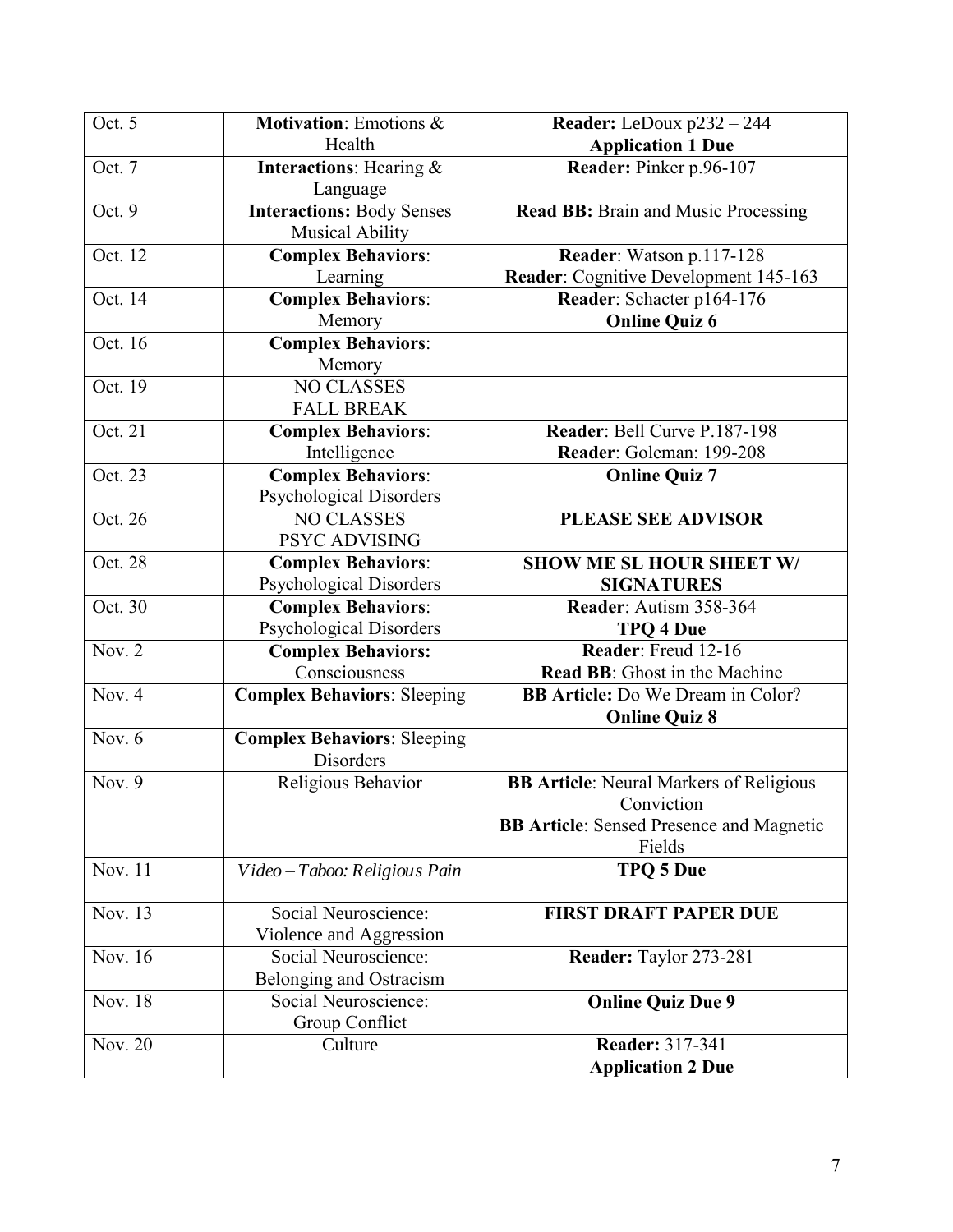| Nov. 23-27 | <b>NO CLASSES</b><br>THANKSGIVING BREAK |                                                         |
|------------|-----------------------------------------|---------------------------------------------------------|
| Nov. 30    | Student Choice of Topic                 | <b>SERVICE BLOG DUE</b><br><b>PAPER FINAL DRAFT DUE</b> |
| Dec. $2$   | <b>CLASS PRESENTATIONS</b>              |                                                         |
| Dec. 4     | <b>CLASS PRESENTATIONS</b>              | <b>Online Quiz 10</b>                                   |
| Dec. 7     | <b>CLASS PRESENTATIONS</b>              |                                                         |
| Dec. $9$   | <b>CLASS PRESENTATIONS</b>              | <b>Online Quiz 11</b>                                   |
| Dec. 11    | <b>LAST CLASS DAY</b>                   |                                                         |

This calendar is subject to change. If class is canceled, any tests or papers will be due the following class day and the professor will update the class calendar.

## IN THE EVENT OF A HURRICANE EVACUATION:

In the case of evacuation, all class material will be posted on blackboard and all students will be expected to keep up with the class material. We will keep in contact with each other via the class blog.

University policy requires that students be online within 48 hours of an evacuation. I realize that sometimes this is not possible. If you are not able to get online, you will be given one week to complete the work your classmates worked on during evacuation.

Service Learning Component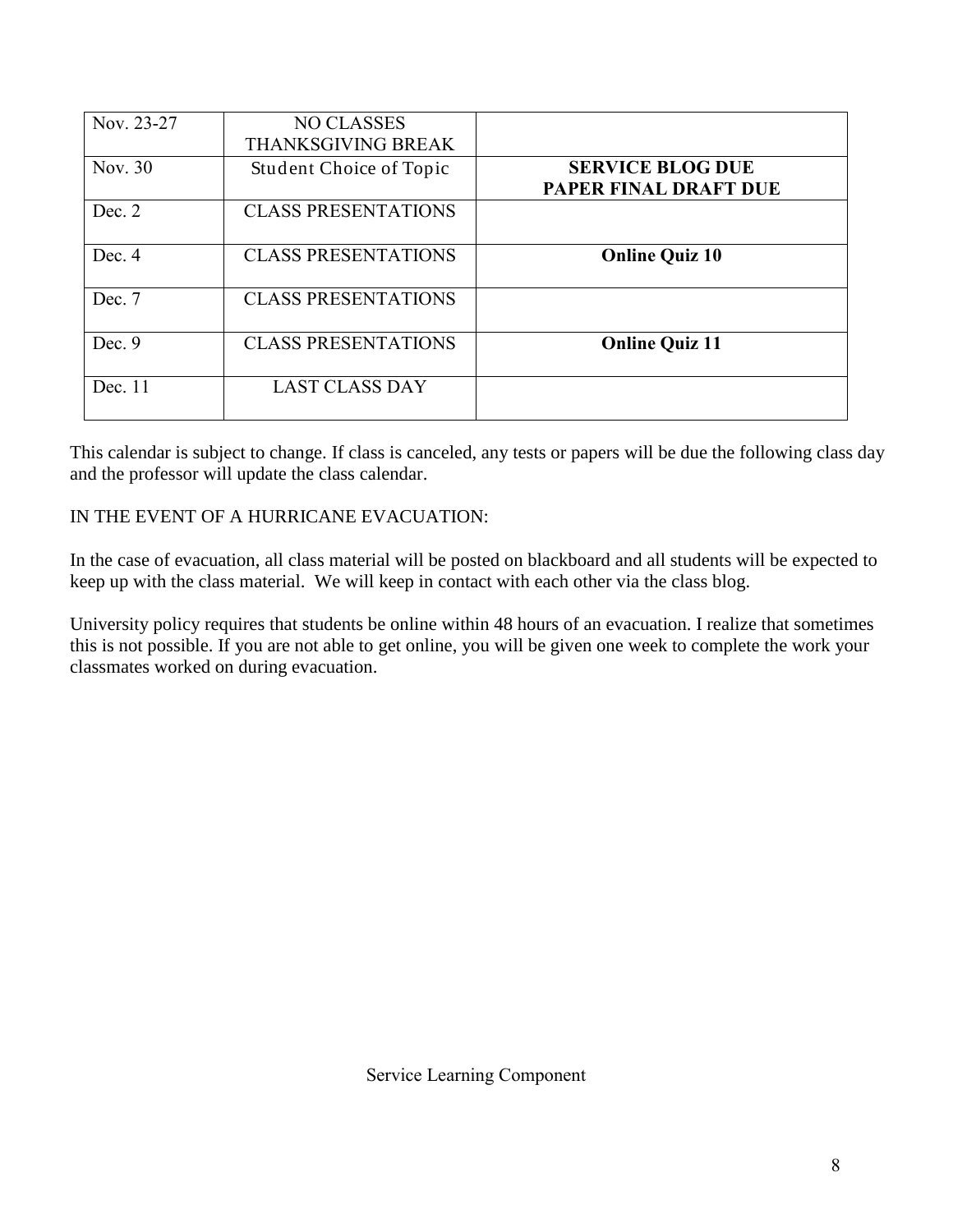I believe that you will learn more by engaging in experiential, hands-on learning than you will learn hearing me lecture. As such, the service learning component of this course comprises a large portion of your grade. You will be able to integrate what you learn and your experiences into our course discussions. Through discussions and experience, you will be able to really apply biopsychology to everyday life.

As part of your grade for this course, you will be expected to complete 10-15 hours of service learning at a local agency. This may seem to be a lot of work; however, you cannot make meaningful deep connections by simply visiting an agency and then leaving, without really becoming engaged. Please follow the timeline set forth in the course calendar. You will not be able to complete this project if you wait until the last minute. Furthermore, waiting until the last minute will reflect poorly on you and me. It will also create headaches and additional work for the kind folks in the service learning office.

You will be allowed to work individually or in groups of two. Please keep in mind, however, that an agency that you are hoping to work for may not need more than one volunteer. I would prefer that you do not work for an agency/program with which you have already worked for or are currently working with. Please go outside your comfort zone a bit. Remember that completing the assignment and connecting with an agency is ultimately your responsibility.

Your grade for this project will be composed of your service, your paper, and your presentation. **The following is the grade breakdown:**

> Service  $=$  40 pts  $Blog/Paper = 50$  pts Presentation  $= 10$  pts

Service: You will be evaluated by your supervisor at the agency you choose to work for. This evaluation will be your grade for the service aspect. \*Please see additional packet for more information.

#### **BLOG/PAPER: Due November 30th**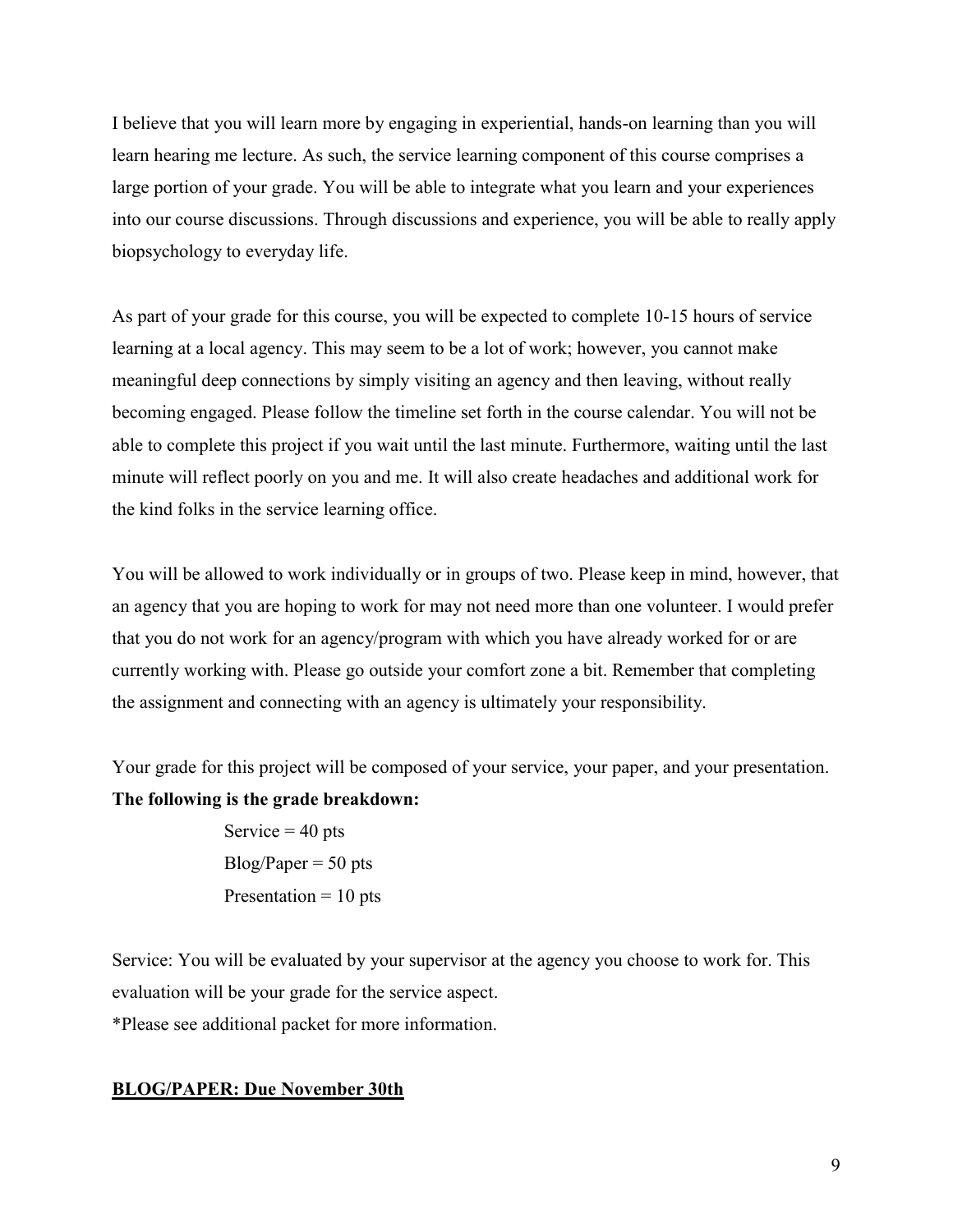This assignment is actually two separate assignments. The actual research section will be 3-4 pages. This means NO LESS than 3 FULL pages. Papers should be double spaced and stapled. You should use Times New Roman (size 12) font with 1inch margins. You should **include** an introduction, conclusion, reference page and citations. I will deduct points for each guideline that you do not follow. The second part of this assignment will be to post your experiences/reflections on the blog.

I will offer 3 extra credit points if you utilize the Writing Center located on campus. You should visit the center before the paper is due and incorporate their comments in your final draft. You should attach your first draft that you worked on with the center and have your tutor sign that draft. Their appointments fill quickly; do not procrastinate (Bobet Hall Room 100, X2297).

**FIRST:** Your 3-4 page paper should tie in your service learning experiences with biopsychology. You need to utilize **at least two outside scholarly articles**. Define and discuss the area of biopsychology you are covering using your outside resources. Additionally, answer the following questions (in no more than 1 page): Did your experiences make this area clearer? How does what you learned at the agency exemplify or contradict what you have learned from class/readings? Please include information from your readings and make sure to cite information/ideas that are not your own. **I will not grade papers that do not have any in-text citations.** 

**SECOND**: The blog section should give a brief summary of what your service learning entailed (i.e., what did you do while at the agency?) You should discuss your prior expectations before visiting and working for the agency. What did you expect to do? What did you expect the people (clients and supervisors) to be like? Did your expectations/attitudes change after engaging in the service learning? I would also like you to give an overall reflection of your experience. What did you learn about yourself through this experience? What did you learn about others? What did you do that seemed particularly effective? Ineffective? What changes would you make to the program or to your own actions in the program? How can you use what you learned through experience in your future coursework or in your future career? Will you continue to be of service in the future? Why or why not?